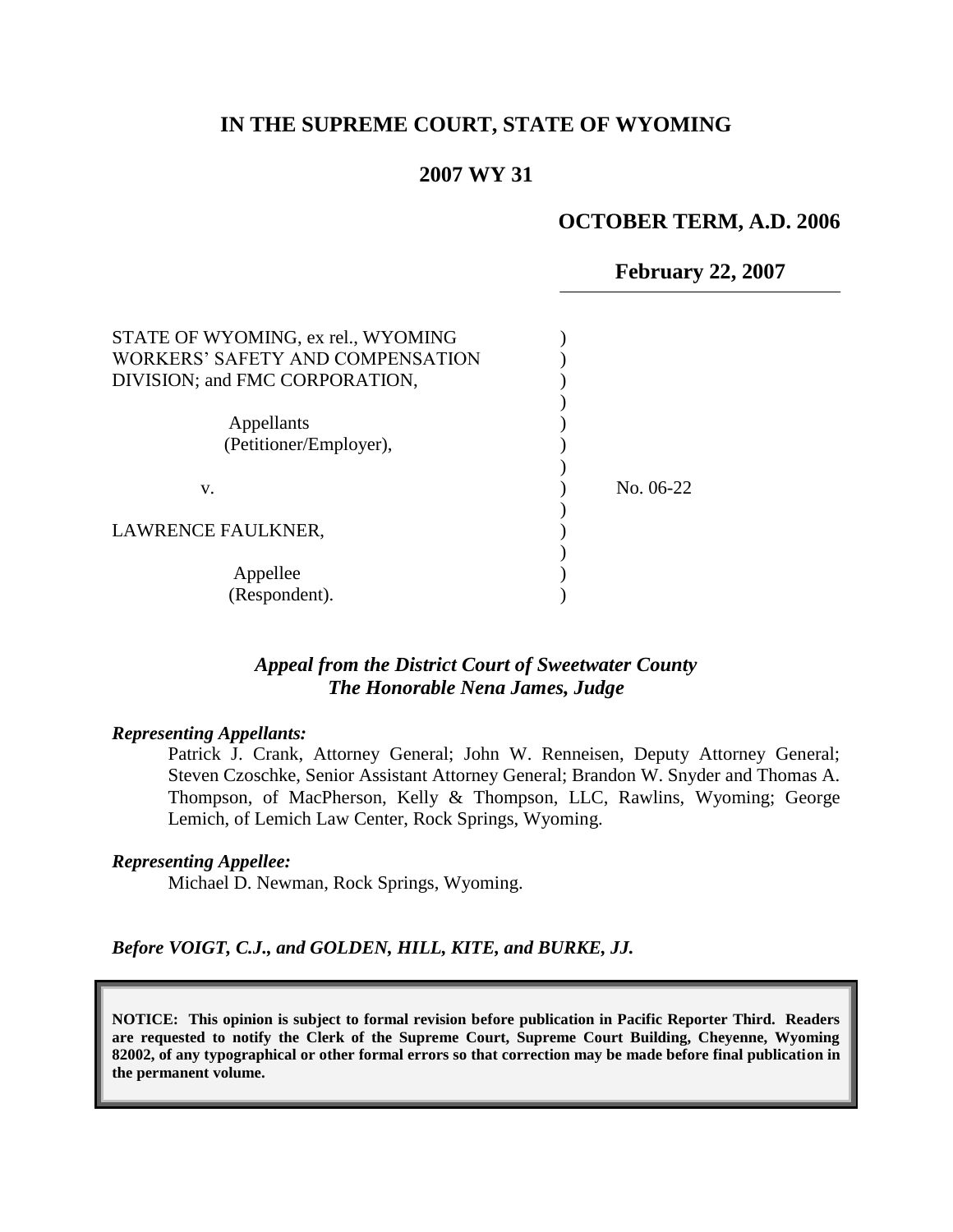## **BURKE, Justice.**

[¶1] The Wyoming Workers' Compensation Division ("Division") and FMC Corporation ("Employer") challenge the Medical Commission's permanent partial impairment rating awarded to Mr. Faulkner. We affirm.

### *ISSUE*

[¶2] The issue on appeal is:

Whether the Medical Commission erred as a matter of law in failing to allow apportionment of the employee-claimant's impairment award between his non-work related condition and his compensable work related injury.

## *FACTS*

[¶3] The underlying facts of this case are not in dispute. Mr. Faulkner began his employment with FMC Corporation in 1988 as an instrument and electrical technician. In May of 1995, Mr. Faulkner sought medical treatment for non-work related back pain. Surgery was performed in July and Mr. Faulkner returned to his regular duty employment in December 1995.

[¶4] In 1999, Mr. Faulkner suffered a work-related low back injury, which required additional surgery. He applied for, and received, worker's compensation benefits. Mr. Faulkner did not receive a worker's compensation impairment rating for this injury. He again returned to his employment without restrictions.

[¶5] On December 28, 2000, Mr. Faulkner sustained the work-related injury at issue in this case. On that day, Mr. Faulkner was driving a golf cart while at work. The golf cart had been modified by the installation of a rail. It was necessary for Mr. Faulkner to lift his legs over the rail each time he mounted and dismounted from the cart. The injury occurred when, after lifting his legs over the rail, Mr. Faulkner felt a "pop" in his lower back. As he walked across the shop floor, he developed "excruciating pain" in his lower back and down his right leg. As a result of this incident, Mr. Faulkner was diagnosed with a work-related disc herniation. Two surgeries were performed. Mr. Faulkner's condition did not improve with the surgical intervention. He has been unable to work since the date of the incident.

[¶6] Mr. Faulkner filed a claim seeking permanent partial impairment worker's compensation benefits. As a result of this claim, Mr. Faulkner underwent two independent medical examinations ("IME"). Dr. Ruttle performed the first IME and rated Mr. Faulkner's whole person impairment at twenty-three percent (23%). Dr. Ruttle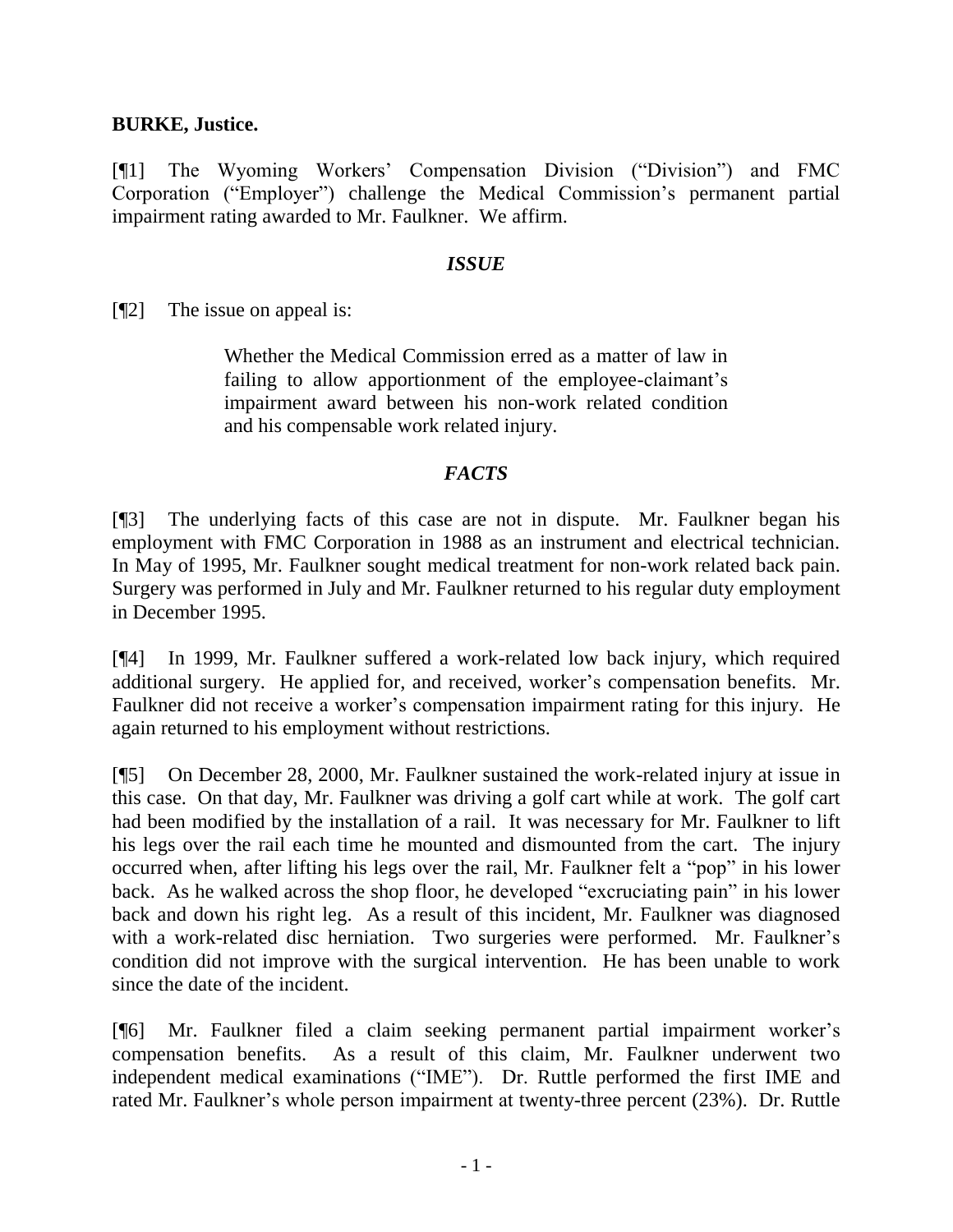qualified the rating by noting that "[a]pproximately 95% of [Mr. Faulkner's] current disability appears related to prior back injuries and surgeries that preceded alleged injury on December 28, 2000. The patient's total percent impairment secondary to injury December 28, 2000, is approximately 1%." Mr. Faulkner objected to Dr. Ruttle's onepercent impairment rating.

[¶7] A second evaluation was performed by Dr. Dall and his conclusions paralleled those of Dr. Ruttle:

> In discussing causation and apportionment, I think it is necessary to look at the patient's rating hypothetically at various points in time. Following his first surgery in 1995, based on our current rating criteria, he would have already qualified for a DRE lumbar category IV impairment (20- 23%). Therefore, the second, third and fourth surgeries, while contributing to the patient's current state of disability, would not contribute significantly to his impairment rating. Given that he was doing well and was able to return to heavy duty work, I would have certainly placed him in the lower end of the category (20%) at that time. At most, therefore, the incidents that have occurred between then (1995 and now) would add three percent whole person impairment.

> . . . I, therefore, [concur] with Dr. [Ruttle] that the vast majority of the above impairment award is causally related to his pre-existing conditions of 1995 and 1999. I do not have sufficient medical records between 1995 and 1999 to better apportion between those two but, as indicated above, if the decision were to be made upon ratings at previous points in time, the vast majority would be apportioned to the 1995 incident.

Dr. Dall ultimately rated Mr. Faulkner's impairment at three percent (3%). After receiving the results of the two exams, the Division issued its final determination awarding Mr. Faulkner a three percent (3%) impairment rating.

[¶8] Mr. Faulkner timely requested a hearing claiming apportionment of the rating was improper. The matter was referred to the Medical Commission pursuant to Wyo. Stat. Ann. § 27-14-405(m).<sup>1</sup> After receiving evidence, the Medical Commission determined

 $\overline{a}$ 

<sup>&</sup>lt;sup>1</sup> Wyo. Stat. Ann. § 27-14-405(m) (LexisNexis 2005) provides that: ". . . Any objection to a final determination pursuant to this subsection shall be referred to the medical commission for hearing by a medical hearing panel acting as hearing examiner pursuant to W.S. 27-14-616."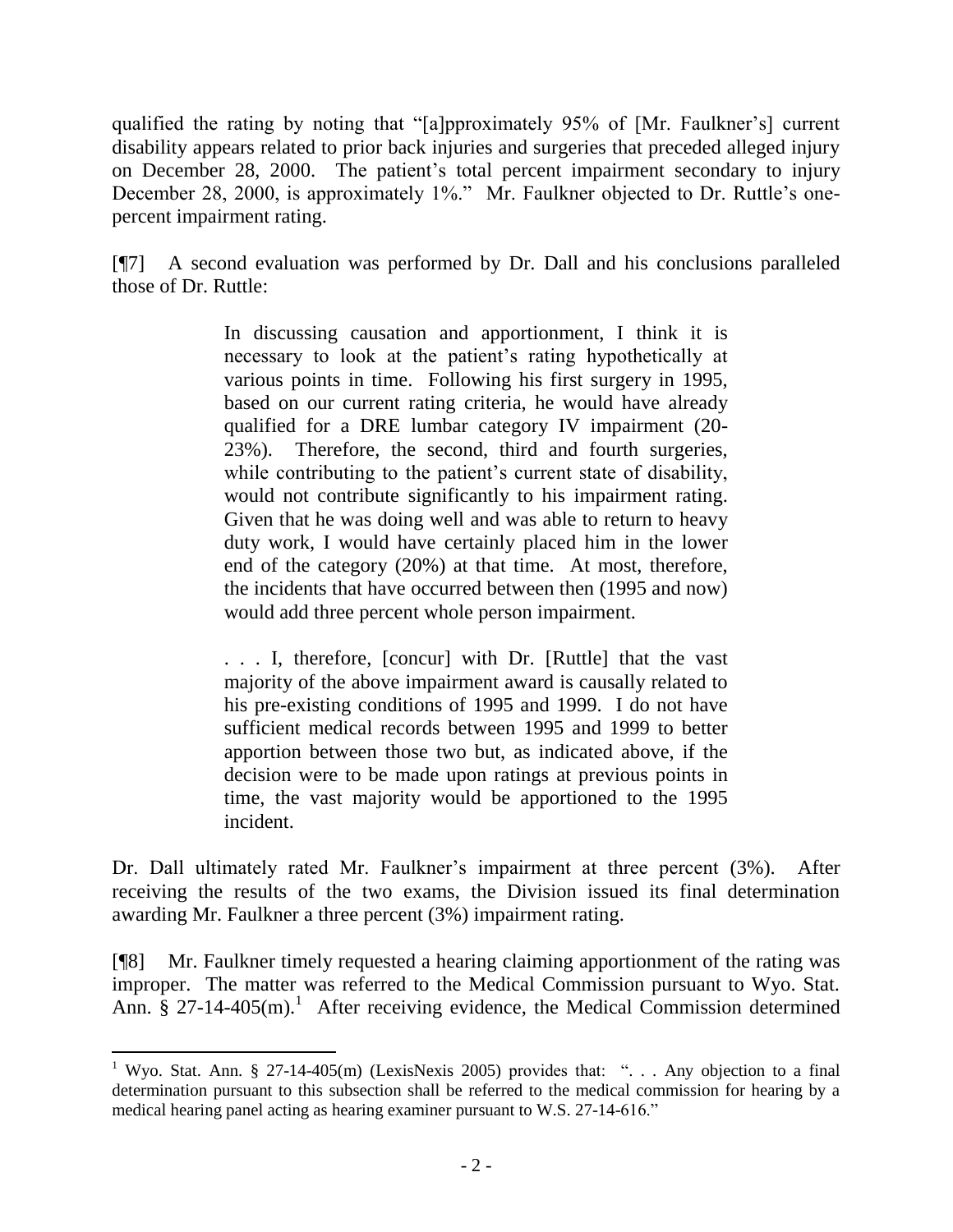that Mr. Faulkner's injury was a material aggravation of a preexisting condition and rated his impairment at twenty-three percent (23%). The Medical Commission did not apportion the rating between Mr. Faulkner's pre-existing condition and the work-related injury, concluding that apportionment was not authorized under Wyoming law.

[¶9] Following the Medical Commission's final determination, the Division filed a timely Petition for Judicial Review with the district court. The district court affirmed the Medical Commission's decision. This appeal followed.

# *STANDARD OF REVIEW*

[¶10] When reviewing administrative decisions, we are limited to a determination of the factors specified in Wyo. Stat. Ann. § 16-3-114(c) (LexisNexis 2005), which provides:

> (c) To the extent necessary to make a decision and when presented, the reviewing court shall decide all relevant questions of law, interpret constitutional and statutory provisions, and determine the meaning or applicability of the terms of an agency action. In making the following determinations, the court shall review the whole record or those parts of it cited by a party and due account shall be taken of the rule of prejudicial error. The reviewing court shall:

> (i) Compel agency action unlawfully withheld or unreasonably delayed; and

> (ii) Hold unlawful and set aside agency action, findings and conclusions found to be:

(A) Arbitrary, capricious, an abuse of discretion or otherwise not in accordance with law;

(B) Contrary to constitutional right, power, privilege or immunity;

(C) In excess of statutory jurisdiction, authority or limitations or lacking statutory right;

(D) Without observance of procedure required by law; or

(E) Unsupported by substantial evidence in a case reviewed on the record of an agency hearing provided by statute.

We have also stated:

"The interpretation and correct application of the provisions of the Wyoming Worker's Compensation Act are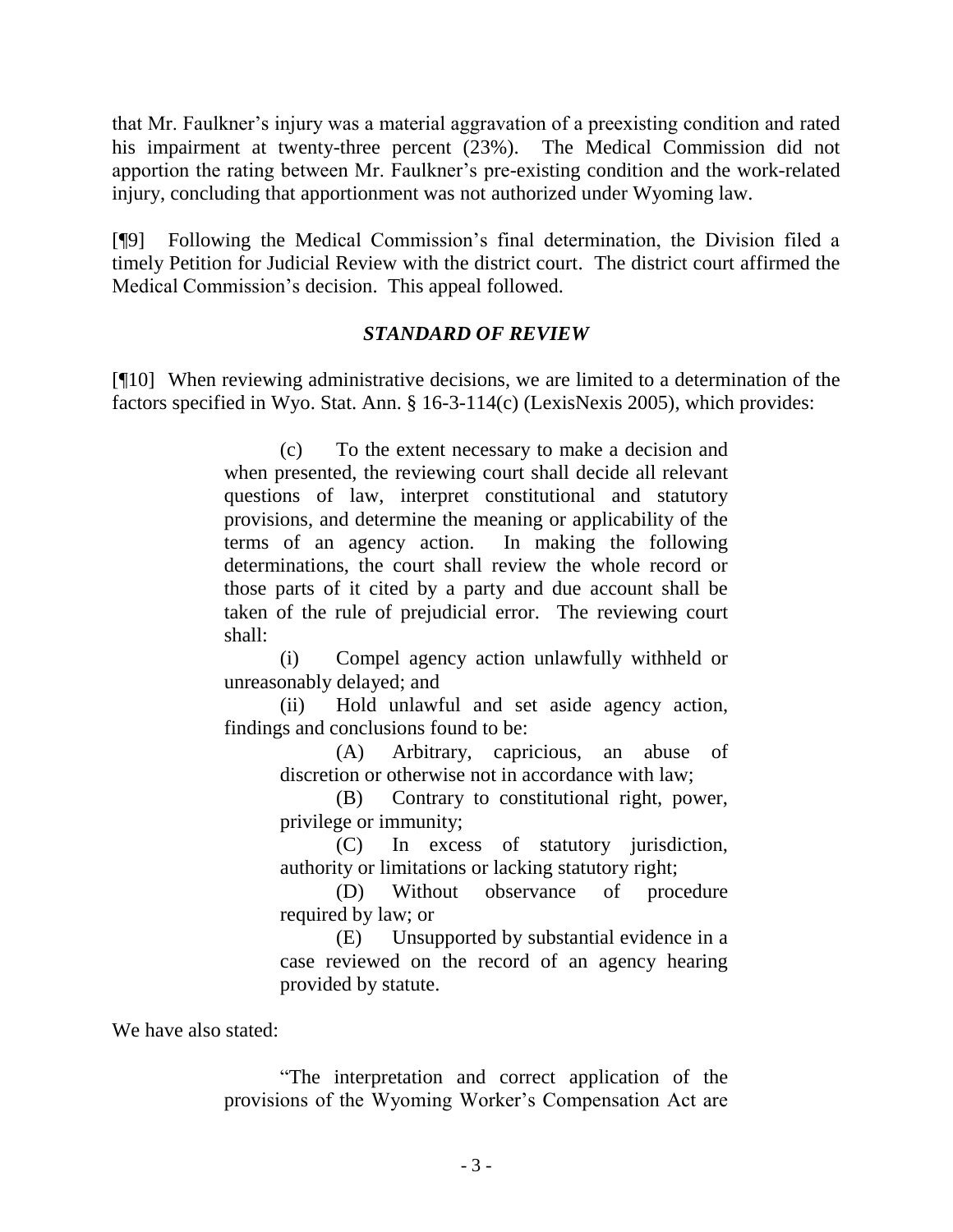questions of law over which our review authority is plenary. Conclusions of law made by an administrative agency are affirmed only if they are in accord with the law. We do not afford any deference to the agency's determination, and we will correct any error made by the agency in either interpreting or applying the law."

*Bailey v. State ex rel. Wyo. Workers' Safety and Compensation Div.,* 2002 WY 145, ¶ 9, 55 P.3d 23, 26 (Wyo. 2002) (internal citations omitted) (quoting *State ex rel. Workers' Safety and Compensation Div. v. Garl,* 2001 WY 59, ¶ 9, 26 P.3d 1029, 1032 (Wyo. 2001)). We review this case as if it had come directly to this Court from the agency and do not afford any deference to the district court's decision. *Bailey*, ¶ 6, 55 P.3d at 25.

# *DISCUSSION*

[¶11] Mr. Faulkner applied for permanent partial impairment benefits in accordance with Wyo. Stat. Ann. § 27-14-405(f) (LexisNexis 2005), which provides that "[a]n injured employee suffering an ascertainable loss may apply for a permanent partial impairment award. . . ." An "ascertainable loss" is defined as "that point in time which it is apparent that permanent physical impairment has resulted from a compensable injury, the extent of the physical impairment due to the injury can be determined and the physical impairment will not substantially improve or deteriorate because of the injury." Wyo. Stat. Ann. § 27-14-102(a)(ii) (LexisNexis 2005). In determining whether an employee has suffered a compensable injury, we have recognized that a preexisting injury may present a compensable claim "if the employment aggravated, accelerated, or combined with the disease or infirmity to produce the . . . disability for which compensation is sought." *Lindbloom v. Teton International*, 684 P.2d 1388, 1390 (Wyo. 1984) (citing 1 Larson's Workmen's Compensation Law, § 12.20, p. 3-276). *See also Romero v. Davy McKee Corp.*, 854 P.2d 59, 61 (Wyo. 1993); *State ex rel. Wyo. Workers' Safety & Comp. Div. v. Fisher,* 914 P.2d 1224, 1226 (Wyo. 1996); *Haynes v. State ex rel. Wyoming Workers' Compensation Div.*, 962 P.2d 876, 878 (Wyo. 1998); *Wyo. ex. rel. Wyo. Workers' Safety & Comp. Div. v. Parrish*, 2004 WY 144, ¶ 27, 100 P.3d 1244, 1254 (Wyo. 2004).

[¶12] It is undisputed that Mr. Faulkner was injured in the course of his employment and that the injury materially aggravated a pre-existing condition. Although Mr. Faulkner had prior surgery involving his lower back, at the time of the incident giving rise to this claim Mr. Faulkner was employed on a full-time basis with no medical or physical restriction impacting his employment. He had previously received worker's compensation benefits for injuries involving his lower back; however, there is no indication in the record that he had received an impairment rating or a permanent disability award. The Division and the Employer do not dispute that Mr. Faulkner's two back surgeries following the December 28, 2000, injury were causally related to the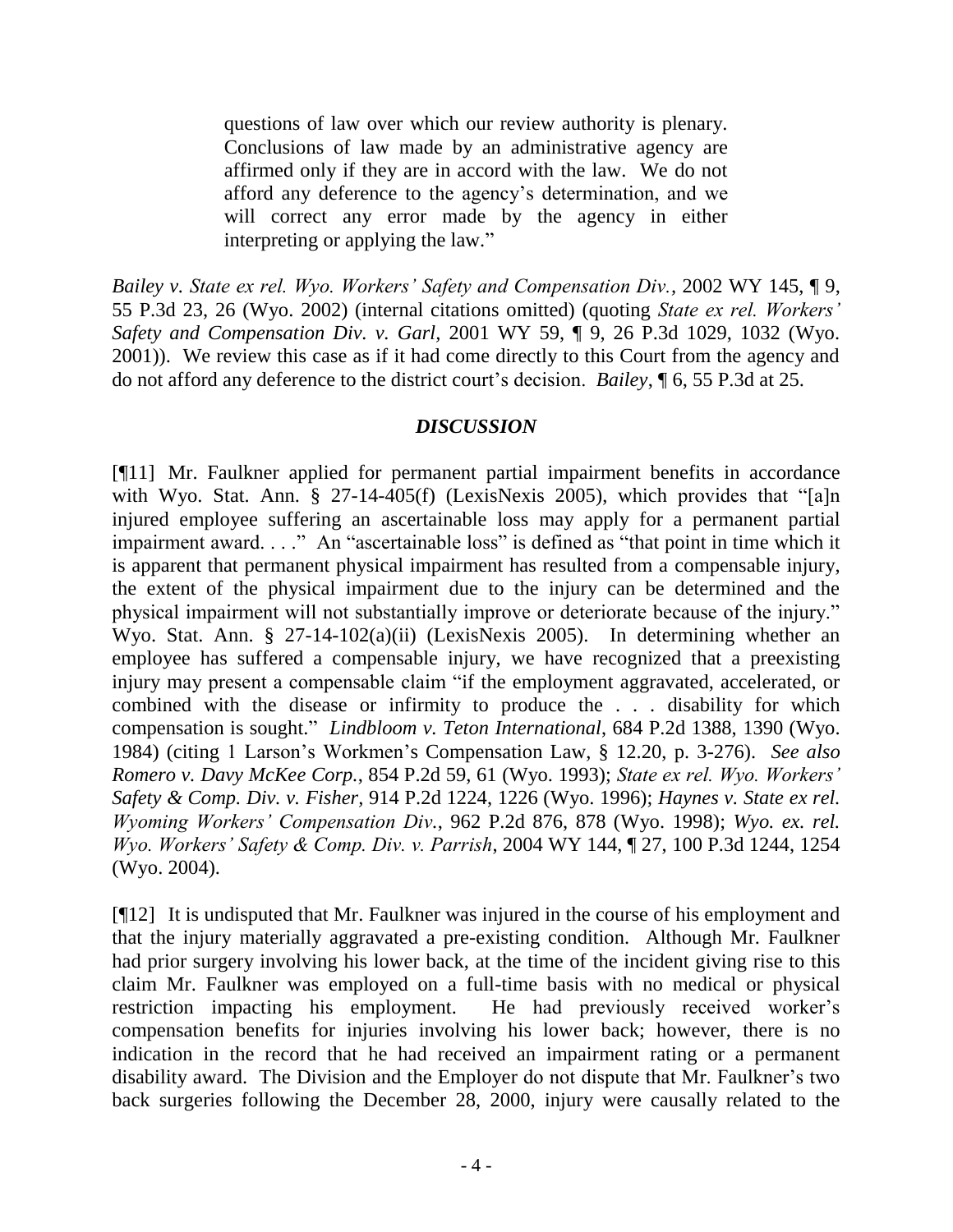injury, nor do they dispute that Mr. Faulkner has been unable to return to work since the injury. They contend, however, that Mr. Faulkner's impairment rating should be reduced by the percentage of impairment attributable to his pre-existing back condition.

[¶13] The Medical Commission declined to reduce the impairment rating and explained:

10. . . . Mr. Faulkner had a two level lumbar fusion in 1995 which was unrelated to his employment. As a result of that injury and surgery he had an identifiable and ascertainable whole person impairment. Based on the Guides at Table 15-3, Mr. Faulkner had a 20% whole person impairment under DRE Lumbar Category IV as a result of his 1995 injury and surgery. Thereafter Mr. Faulkner sustained two work injuries to his low back which required further surgery. Mr. Faulkner received worker's compensation benefits for these work injuries. As a result of his 1999 and 2000 work injuries and surgeries to his low back, his whole body impairment has increased to 23% again based on Table 15-3 of the Guides. However, it does not seem probable that the legislature intended employers to pay for pre-existing permanent partial impairments which are clearly identifiable and quantifiable and which are wholly unrelated to the employee's employment. Furthermore, the work injuries and subsequent surgeries did not significantly change the nature or extent of that pre-existing permanent partial impairment as determined under Guides.

11. However, notwithstanding these arguments, the Panel believes that absent clear legislative or Supreme Court guidance, that it must find that Mr. Faulkner is entitled to a 23% whole body impairment based upon the current state of the law. When presented with the issue of physical conditions pre-existing an employee's employment, such conditions are compensable "if the employment aggravated, accelerated or combined with the disease or infirmity to produce the disability for which compensation is sought." *Matter of Fisher,* 914 P.2d 1224, 1226 (Wyo. 1996) (cite omitted). As stated in *Haynes, supra*, benefits are proper if the "work effort contributed to a material degree to the precipitation, aggravation, or acceleration of the pre-existing condition of the employee." **Here, despite an existing impairment and pre-existing condition, there was a material aggravation of that pre-existing condition and an**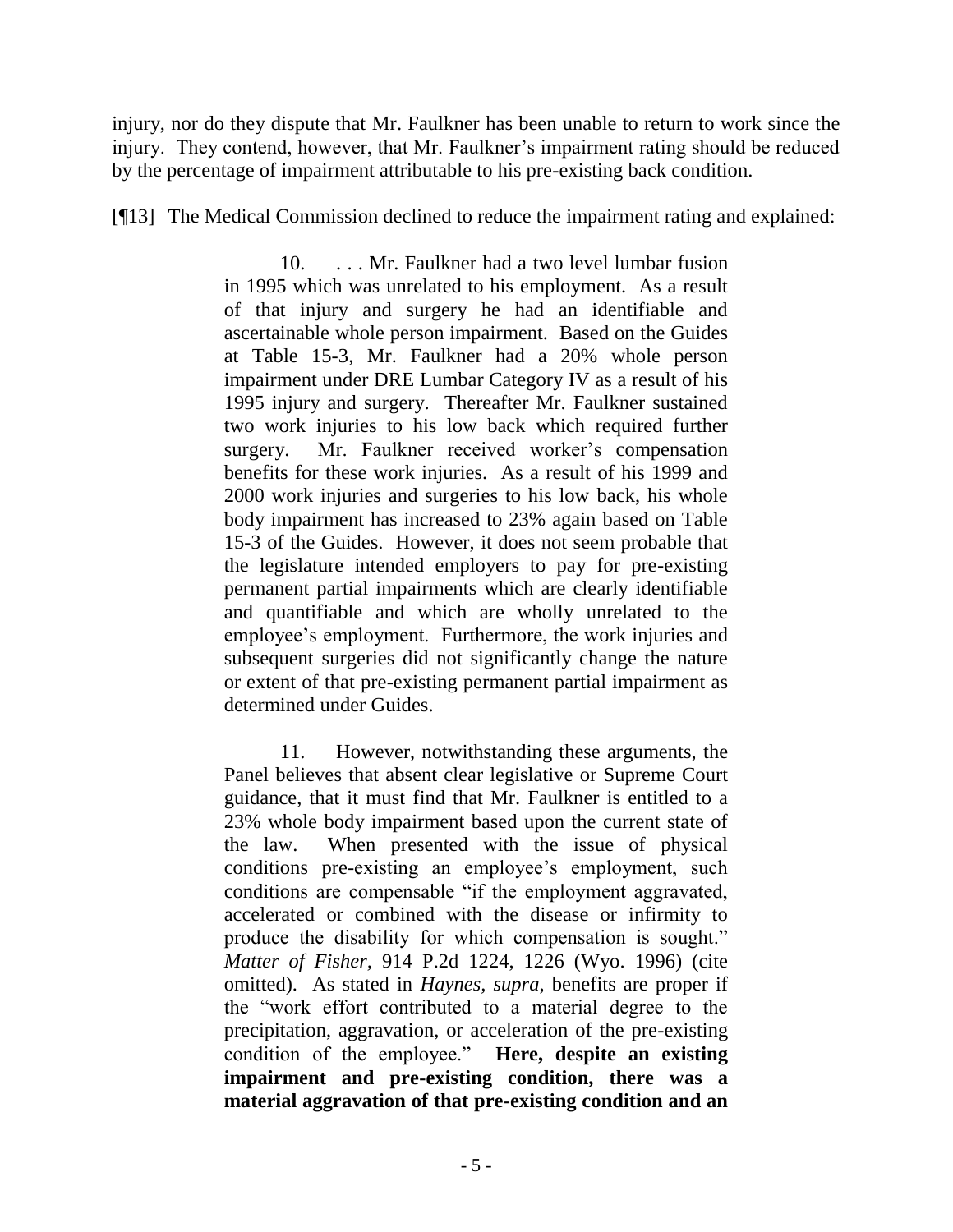**increase in the existing impairment due to work injuries.** The current state of the law appears to require an "all or nothing" approach in such cases.

This rule regarding pre-existing conditions has long been a part of Wyoming's body of worker's compensation law. This rule requires that an employer must take the employee as he finds him. The right to compensation does not depend on an employee's condition of health or upon his freedom from susceptibility to injury whether due to a preexisting disease, weakness, or condition existing from birth. *Exploration Drilling Company v. Guthrie,* 370 P.2d 362 (Wyo. 1962). If a condition makes an employee more susceptible to a particular injury than a typical employee, the employee is entitled to benefits if he is injured on the job. *Fortier v. State ex rel. Wyoming Workers' Compensation Division,* 910 P.2d 1356 (Wyo. 1996). See also, *State ex rel. Wyoming Workers' Compensation Division v. Garl,* 26 P.3d 1029 (Wyo. 2001); *Frontier Refining, Inc. v. Payne,* 23 P.3d 38 (Wyo. 2001); *Division v. Waggener,* 946 P.2d 808 (Wyo. 1997); *Mountain States Tel. & Tel. v. Carpenter,* 736 P.2d 311 (Wyo. 1987); *Associated Seed Growers, Inc. v. Scrogham,* 73 P.2d 300 (Wyo. 1937). This approach is also recognized in Larson*, Worker's Compensation,* § 59 *et. seq.*

(Emphasis added.) (Footnotes and some internal citations omitted.)

[¶14] The conclusion of the Medical Commission provides context and focus for our analysis. As indicated by the Commission, the specific issue presented by the Division and the Employer appears to be one of first impression for this Court. As we understand the decision of the Medical Commission, it determined that Mr. Faulkner suffered from "a clearly identifiable and quantifiable" pre-existing permanent partial impairment of 20% prior to the December 2000 injury. That injury materially aggravated the preexisting condition and caused an increase of 3% in the existing impairment. The Commission determined that apportionment was not authorized by statute or our case law and held that Mr. Faulkner was entitled to the full 23% impairment rating.

[¶15] Although the issue is presented to us for the first time, it has been addressed by courts in other states. The general consensus reached by those courts is that "the employer becomes liable for the entire disability resulting from a compensable accident," unless statutory authority exists to the contrary.  $5$  Arthur Larson & Lex K. Larson, *Larson's Workers' Compensation Law* § 90.01, at 90-2 (1997) (and cases cited therein). This general rule is known as the "full-responsibility" rule. *Id.* States wishing to combat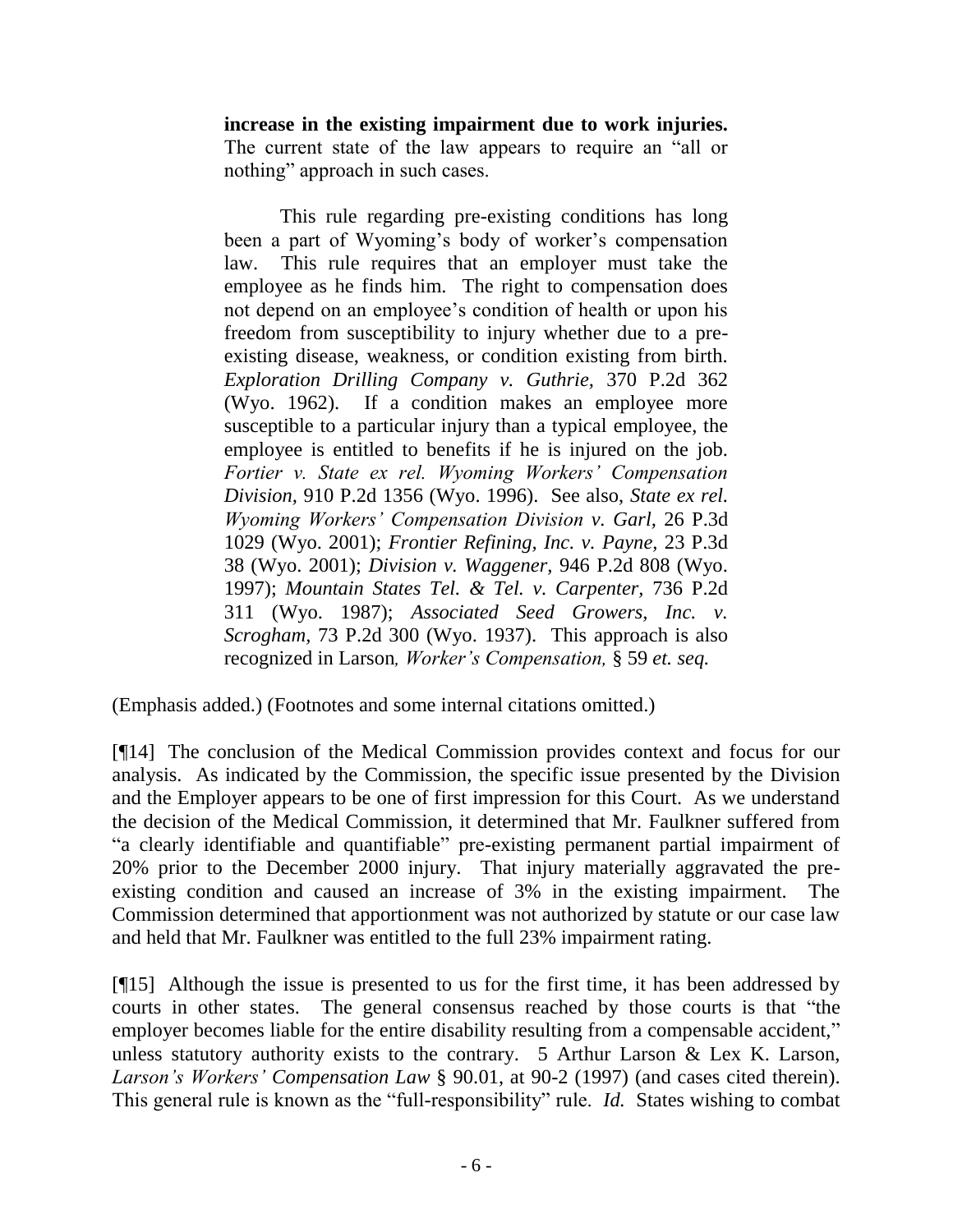any perceived inequities in application of the general rule have taken two approaches. *Id*. The first approach is to enact apportionment statutes, "under which the employer pays only for the single member lost in its employment.<sup>"2</sup> *Id.* Under the second approach, states statutorily create second injury funds, "which ensure that the employee receives the full disability benefits but reimburses the employee for the difference between this sum and what the employer would pay under an apportionment statute." *Id. See, e.g., City and County of Denver v. Industrial Comm'n*, 690 P.2d 199, 202 (Colo. 1984) (explaining that the purpose of establishing its subsequent injury fund was to avoid the harsh result of the "full responsibility" rule).

[¶16] Our statutes do not contain an express provision requiring apportionment. Nevertheless, the Division and the Employer claim that apportionment is proper under Wyoming law because of the language contained in Wyo. Stat. Ann. § 27-14-405(g), which provides:

[Minn. Stat. § 176.101\(](http://www.lexis.com/research/xlink?app=00075&view=full&searchtype=get&search=Minn.+Stat.+%A7+176.101)2005), which provides:

 $\overline{a}$ 

Subd. 4a. Preexisting condition or disability; apportionment. (a) If a personal injury results in a disability which is attributable in part to a preexisting disability that arises from a congenital condition or is the result of a traumatic injury or incident, whether or not compensable under this chapter, the compensation payable for the permanent partial disability pursuant to this section shall be reduced by the proportion of the disability which is attributable only to the preexisting disability. An apportionment of a permanent partial disability under this subdivision shall be made only if the preexisting disability is clearly evidenced in a medical report or record made prior to the current personal injury. Evidence of a copy of the medical report or record upon which apportionment is based shall be made available to the employee by the employer at the time compensation for the permanent partial disability is begun.

[N.J. Stat. § 34:15-12\(](http://www.lexis.com/research/xlink?app=00075&view=full&searchtype=get&search=N.J.+Stat.+%A7+34%3A15-12)d) (West 2007), which states:

If previous loss of function to the body, head, a member or an organ is established by competent evidence, and subsequently an injury or occupational disease arising out of and in the course of an employment occurs to that part of the body, head, member or organ, where there was a previous loss of function, then the employer or the employer's insurance carrier at the time of the subsequent injury or occupational disease shall not be liable for any such loss and credit shall be given the employer or the employer's insurance carrier for the previous loss of function and the burden of proof in such matters shall rest on the employer.

 $2$  Two examples of apportionment statutes enacted by other states are: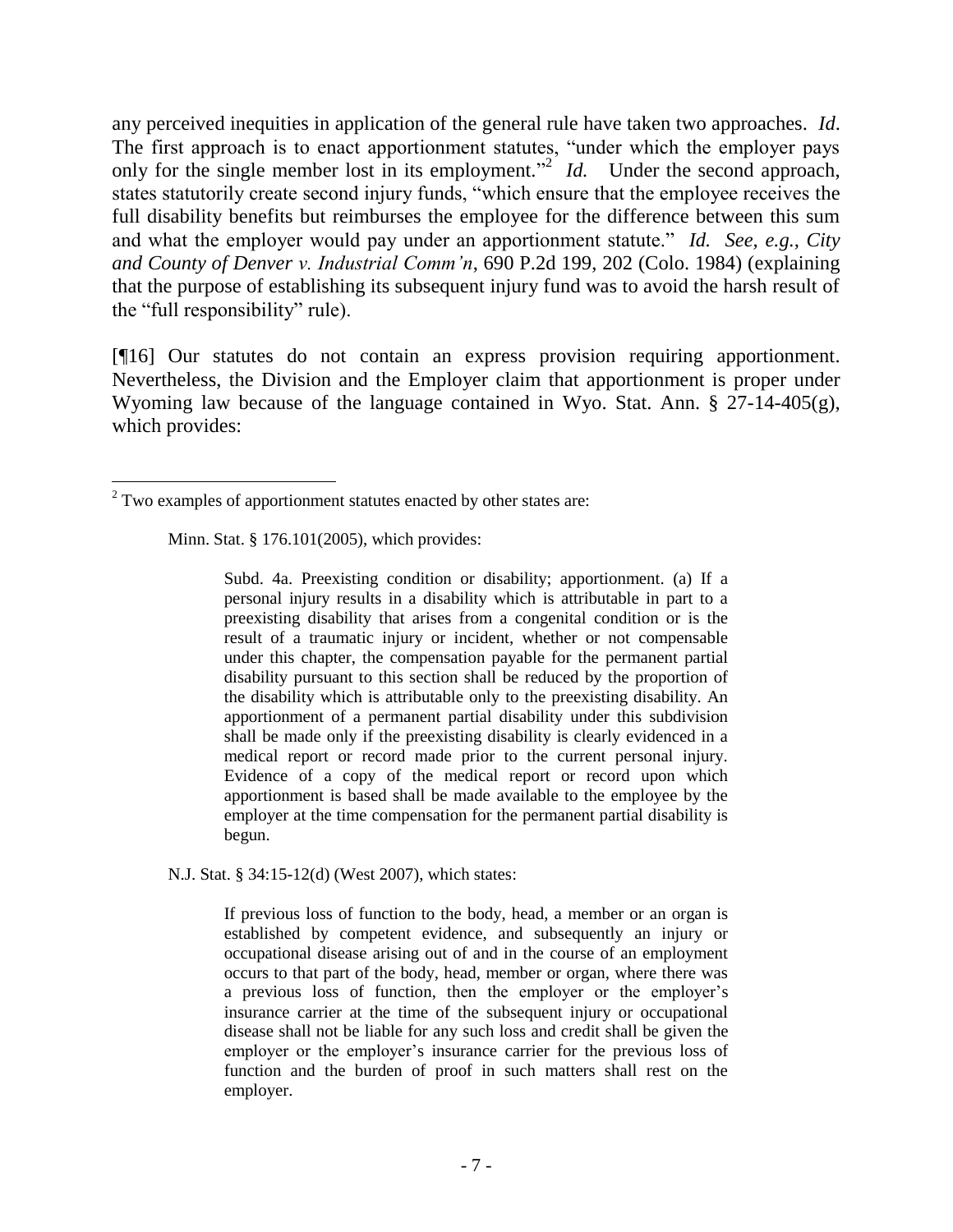An injured employee's impairment **shall be rated by a licensed physician using the most recent edition of the American Medical Association's guide to the evaluation of permanent impairment**. The award shall be paid as provided by W.S. 27-14-403 for the number of months determined by multiplying the percentage of impairment by forty-four (44) months.

(Emphasis added.) They reason that apportionment is required because this statutory language requires use of the AMA Guides and the AMA Guides provide for apportionment. We disagree. Apportionment is not required by the AMA Guides.

[¶17] In support of their position, the Division and the Employer rely upon language from Section 1.6b of the AMA Guides which states: "Apportionment analysis in workers' compensation represents a distribution or allocation of causation among multiple factors that caused or significantly contributed to the injury or disease and resulting impairment. The factor could be preexisting injury, illness, or impairment." Linda Cocchiarella and Gunnar B.J. Andersson, *Guides to the Evaluation of Permanent Impairment* § 1.6b, at 11  $(5<sup>th</sup>$  ed. 2001). There is nothing in the language of the AMA Guides cited by the Appellants that would lead us to the conclusion that apportionment is mandated by the AMA Guides. Other provisions of the AMA Guides make it clear that the decision to require or allow apportionment is one that must be made by each state. According to the AMA Guides: "Most states have their own customized methods for calculating apportionment. Generally, the most recent permanent impairment rating is calculated, and then the prior impairment rating is calculated and deducted. The remaining impairment rating would be attributed or apportioned to the current injury or condition." Linda Cocchiarella and Gunnar B.J. Andersson, *Guides to the Evaluation of Permanent Impairment* § 1.6b, at 12 ( $5<sup>th</sup>$  ed. 2001); *see also* § 1.8, at 13 (recognizing that worker's compensation benefits are a creature of the individual state's specific system and "[d]etermining eligibility of benefits and the extent of disability is specified by statute and case law").

[¶18] The Guides provide an example of statutory language which would allow for apportionment:

> A common verbal formulation of the workers' compensation context might state, "in cases of permanent disability less than total, if degree of disability resulting from an industrial injury or occupational disease is increased or prolonged because of a preexisting physical impairment, the employer shall be liable only for the additional disability from the injury or occupational disease."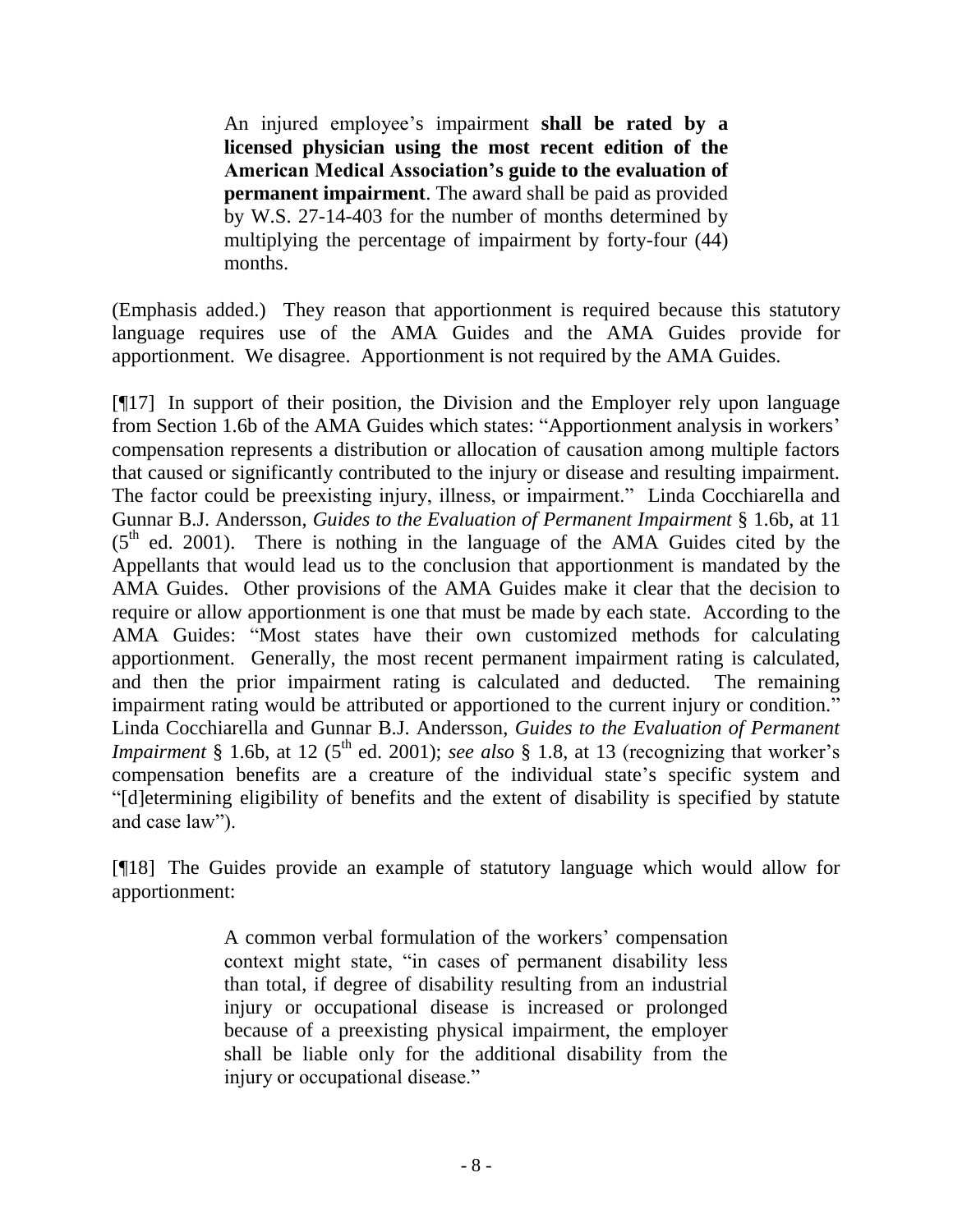Linda Cocchiarella and Gunnar B.J. Andersson, *Guides to the Evaluation of Permanent Impairment* § 1.6b, at 12 ( $5<sup>th</sup>$  ed. 2001) (footnote omitted). No similar statutory language exists in Wyoming. We must, therefore, resort to the general rule disallowing apportionment. 5 Arthur Larson & Lex K. Larson, *Larson's Workers' Compensation Law* § 90.01, at 90-2 (1997). *See also Wallace v. Hanson Silo Co.,* 235 N.W.2d 363, 396 (Minn. 1975) (holding that apportionment was improper in the absence of statutory authority), *superseded by statute,* Minn. Stat. § 176.101, Subd. 4a (1984), *as recognized in Giese v. Green Giant Co.,* 426 N.W. 2d 879, 880-881 (Minn. 1988) (explaining that apportionment is now proper due to the enactment of statute which authorizes and sets forth the procedure for apportionment between injuries); *Poehlman v. Leydig,* 400 P.2d 724, 729 (Kan. 1965) (explaining that in the absence of a statutory provision to the contrary, there is no prorating the extent of the disability due to the accident itself on the one hand and the aggravation of employee's physical condition on the other); *Field v. Johns-Manville Sales Corp.,* 507 A.2d 1209, 1210 (N.J. 1986) (discussing that prior to the New Jersey Reform Act, any aggravation, acceleration or exacerbation of a preexisting condition made an employer liable for the whole resultant disability).

[¶19] The Division and the Employer claim that even if apportionment is not expressly authorized by statute, we must nonetheless permit apportionment to give effect to the intent of the Act, which allows compensation solely for work-related injuries. They contend that failing to recognize apportionment is contrary to this intent and to existing Wyoming case law. The Division and the Employer cite to our decisions in *Haynes v. State ex rel. Wyoming Workers' Compensation Div.,* 962 P.2d 876 (Wyo. 1998) and *Taylor v. State ex rel. Wyo. Workers' Safety & Comp. Div.,* 2003 WY 83, 72 P.3d 799 (Wyo. 2003) as support for their position.

[¶20] In *Haynes*, an employee suffered a seizure as a result of a fall at work which caused a material aggravation of a pre-existing non-symptomatic arteriovenous malformation. *Haynes,* 962 P.2d at 878. The Division paid the medical bills related to the seizure, but denied benefits when the employee sought medical treatment to separately repair the pre-existing condition. *Id*. We affirmed the denial of benefits finding that the Medical Commission correctly distinguished the work-related aggravation of a pre-existing condition from the non-work related repair of that condition. *Id*., 962 P.2d at 879. We stated that the "fall did not change the need for, or the extent of, the treatment. . . ." *Id.*, 962 P.2d at 878-879.

[¶21] Mr. Faulkner's case is distinguishable from the situation addressed in *Haynes*.<sup>3</sup> In *Haynes*, the employee failed to prove the causal connection between the work-related

 $\overline{a}$ 

<sup>3</sup> The Division and the Employer also cite to *Bourgoin v. J.P. Levesque & Sons*, 726 A.2d 201 (Me. 1999), for the proposition that apportionment is proper even in the absence of an apportionment statute. In *Bourgoin,* an employee, who had a pre-existing diabetic condition, sought permanent impairment benefits after suffering a work-related back injury. *Id.*, 726 A.2d at 201. The Workers' Compensation Board found that the employee was entitled to a 23% whole person permanent impairment rating for his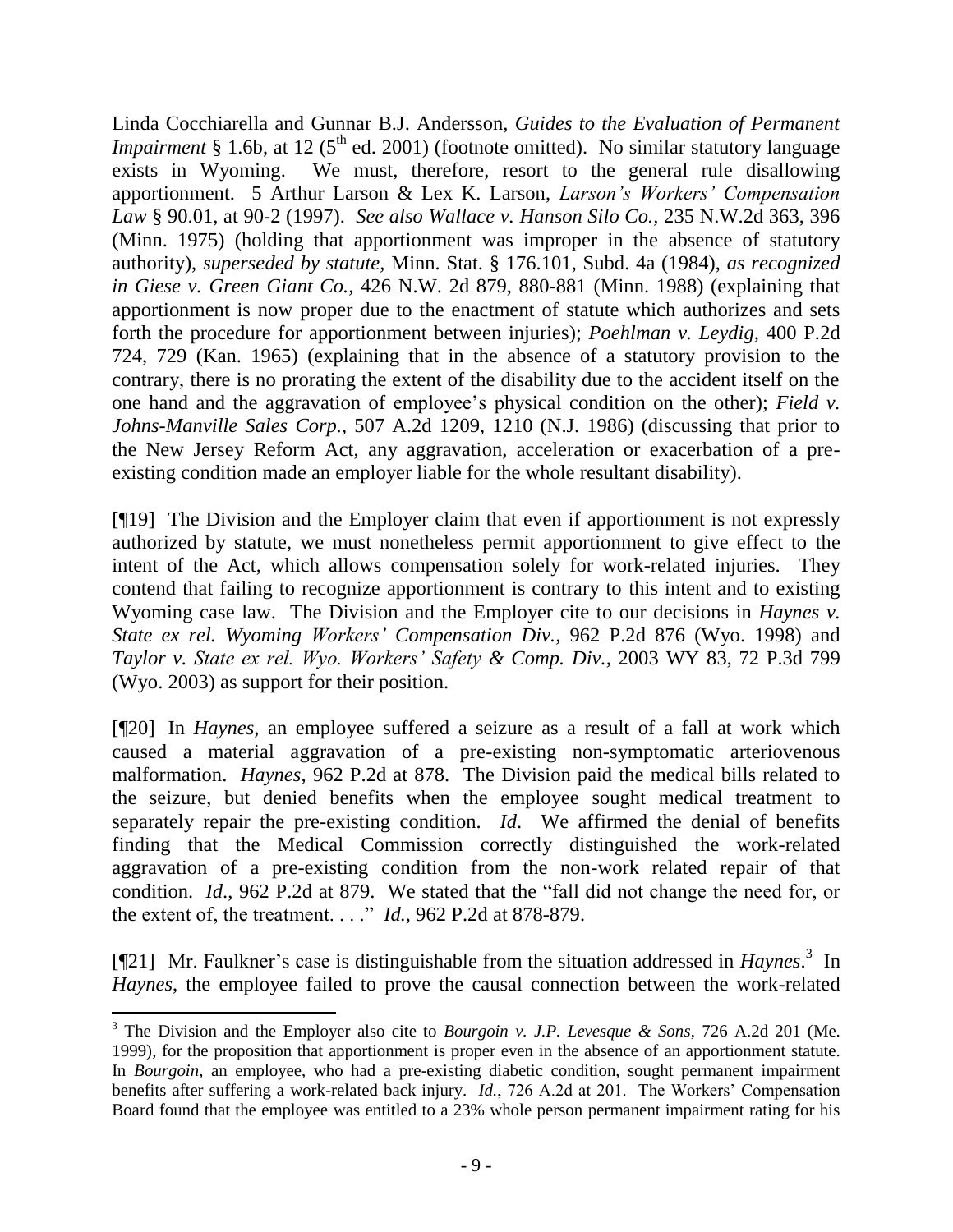injury and the medical treatment for the pre-existing condition. No such absence of proof exists here. The Medical Commission specifically found that Mr. Faulkner's back condition and impairment were aggravated by the work injury.

[¶22] In *Taylor,* an employee suffered a serious work-related injury at a sawmill resulting in a partial amputation of the employee's left foot. *Taylor*, ¶ 1, 72 P.3d at 800. Doctors initially assessed the permanent partial impairment rating at seventy-five percent (75%). *Id.* Thereafter, the employee underwent surgery to release the left Achilles tendon, resulting in an increased impairment rating of eighty-three percent (83%). *Id.*, ¶ 4, 72 P.3d at 801. Because the employee already received payment for a seventy-five percent rating, the Division deducted that amount from the new impairment rating. *Id.* The employee sought review, claiming the deduction was improper. *Id*., ¶ 6, 72 P.3d at 801. Upon our review, we found that the deduction was proper because otherwise, the employee would receive a double recovery. *Id*., ¶ 13, 72 P.3d at 803.

[¶23] Mr. Faulkner's situation is also distinguishable from that in *Taylor*. Prior to the December 2000 work-related injury, Mr. Faulkner did not receive an impairment rating, or any benefits for a permanent partial impairment. Rather, Mr. Faulkner was able to maintain his employment without restrictions, despite his pre-existing back condition. After his December 2000 work-related injury materially aggravated his pre-existing condition, Mr. Faulkner was unable to continue his employment. There is no evidence suggesting that Mr. Faulkner is receiving a double recovery.<sup>4</sup>

 $\overline{a}$ 

back injury, but did not award benefits for a 30% permanent impairment rating related to the pre-existing diabetic condition. *Id.* The employee appealed the decision claiming that a "whole body" approach to rating the permanent impairment was required. *Id.,* 726 A.2d at 202-203. The Maine Supreme Court looked to its statutory definition of "permanent impairment," which defined the term as "any anatomic or functional abnormality or loss existing after the date of maximum medical improvement that results from the injury," to affirm the denial of benefits. *Id.,*726 A.2d at 202 (emphasis omitted). Based on the definition, the court concluded that the employee was not entitled to benefits because the pre-existing diabetic condition did not result from the work-related back injury. *Id*. We find the employee's condition in *Bourgoin* distinguishable from Mr. Faulkner's condition. In *Bourgoin,* the employee's diabetic condition was not materially aggravated by the work-related back injury. As a result, no casual connection could be made. In addition, Maine's statutory provision concerning permanent impairment benefits is different from Wyoming's statutory provision.

<sup>4</sup> *See, e.g., American Can Co. v. Industrial Acci. Com.,* 196 Cal. App. 2d 445 (1961) (finding it improper to apportion permanent disability awards if caused in part by aggravation of a preexisting condition); *Bailey v. Liberty Mutual Ins. Co.,* 766 S.W.2d 496, 498 (Tenn. 1989) (holding that "an employer is liable for disability resulting from injuries sustained by an employee arising out of and in the course of his employment even though it aggravates a previous condition with resulting disability far greater than otherwise would have been the case").